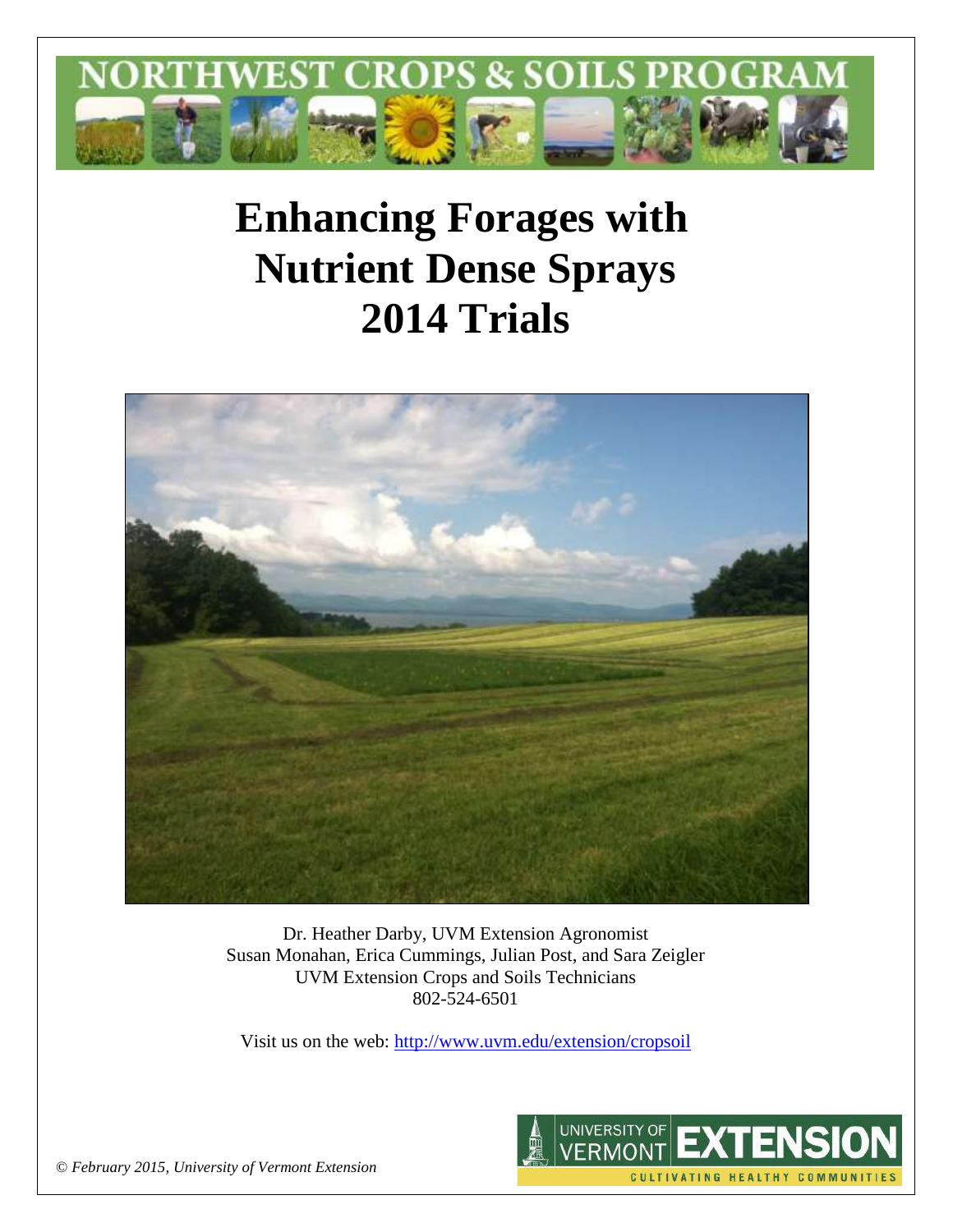## **ENHANCING FORAGES WITH NUTRIENT DENSE SPRAYS, 2014 TRIALS**

Dr. Heather Darby, University of Vermont Extension [Heather.Darby\[at\]uvm.edu](mailto:Heather.Darby@uvm.edu)

The purpose of the Nutrient Dense Spray trial is to evaluate the efficacy of amending forages with foliar sprays. Twenty fourteen was the third year of the trial. The nutrient spray program was developed by Advancing Eco-Agriculture and consisted of five foliar sprays recommended for the farms participating in this study. In 2014, a sixth foliar spray, 'Sea Shield' was added to the study. The recommended spray program included applications of Rejuvenate in the early spring and late fall, and a combination of PhotoMag, Phosphorus, Potassium, MicroPak, and Sea Shield applied in the spring and after each cut of hay or graze (Table 1). This study was conducted based on farmer interest in enhancing nutrient density of forages through foliar sprays and was funded by the Lattner Foundation. Any reference to commercial products, trade names or brand names is for information only, and no endorsement or approval is intended.

| <b>Spray</b> | What is it?                                                   | What does it do?                                                   |
|--------------|---------------------------------------------------------------|--------------------------------------------------------------------|
| Rejuvenate   | humic substance, carbohydrates, sea<br>minerals               | stimulates soil microbial life                                     |
| PhotoMag     | magnesium, sulfur, boron, cobalt, sea<br>minerals             | promotes chlorophyll and sugar production                          |
| Phosphorus   | mined phosphate ore                                           | improves photosynthesis and plant root vigor                       |
| Potassium    | mined potassium sulfate                                       | improves storability                                               |
| MicroPak     | boron, zinc, manganese, copper, cobalt,<br>molybdenum, sulfur | enhances sugar translocation, root strength, and<br>plant immunity |
| Sea Shield   | crab and shrimp shell concentrate                             | enhance plant health and immune response                           |

**Table 1. Information on Advancing Eco-Agriculture nutrient dense sprays.<sup>1</sup>**

<sup>1</sup>Information gathered from the Advancing Eco-Agriculture website: growbetterfood.com.

# **MATERIALS AND METHODS**

In 2014, forages were amended with nutrient dense sprays at two locations: Shelburne Farms in Shelburne, VT and Butterworks Farm in Westfield, VT. Both hayfields had been in native grass/legume mixture for numerous years. The nutrient recommendations from Advancing Eco-Agriculture are listed in Table 2. In order to understand what may cause a response, if any, we compared the recommended spray regime ('All') to individual components, as well as a control of water. The experimental design was a randomized complete block with four replications.

#### **Table 2. Timing and amount of Nutrient Dense Sprays used.**

| Timing             | <b>Recommendations (per acre)</b>                                                                  |
|--------------------|----------------------------------------------------------------------------------------------------|
| Early Spring       | 3 tons compost, 20 lb. Borate (10%), and 5 lbs. Zinc sulfate, 2 gal. Rejuvenate, 1 gal. Sea Shield |
| After Each Cut     | 1 gal. PhotoMag, 1 gal. Phosphorus, 1 quart Potassium, 2 quarts MicroPak, 2 quarts Sea Shield      |
| Fall, post harvest | 6 quarts Rejuvenate, 2-3 tons compost                                                              |

Six by ten foot plots were established in existing hay fields in 2012. The same plots were used in 2013 and 2014. Harvest and spray dates for each location are listed in Table 3. Plots were harvested with a BCS sickle bar mower (Portland, OR), raked by hand, gathered and weighed on a platform scale. A subsample was dried at  $40^{\circ}$ C and weighed to determine dry matter. Oven dry samples were coarsely ground with a Wiley mill (Thomas Scientific, Swedesboro, NJ), finely ground with a UDY cyclone mill with a 1 mm screen (Seedburo, Des Plaines, IL) and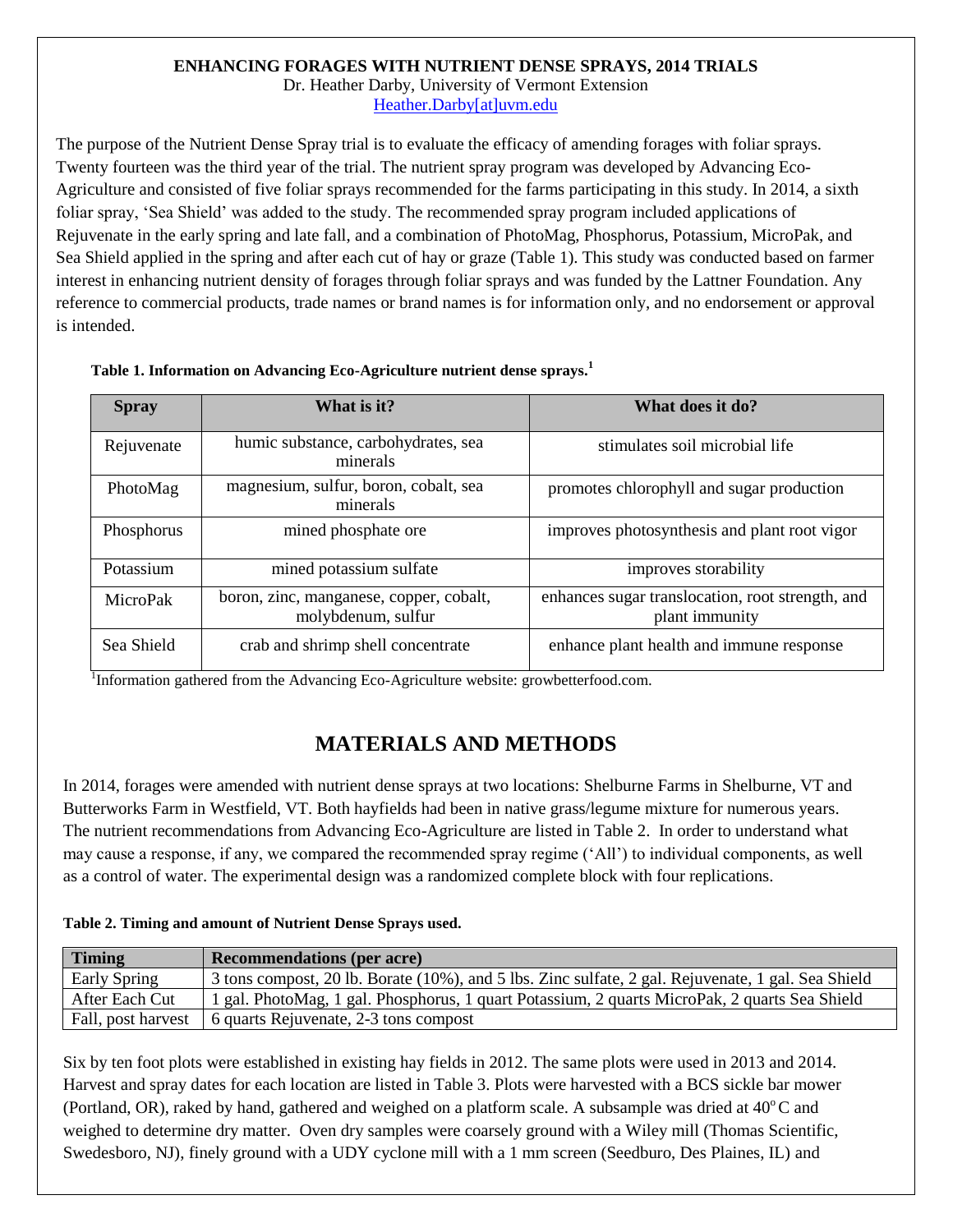analyzed with an NIRS (Near Infrared Reflectance Spectroscopy) DS2500 Feed and Forage analyzer (FOSS, Eden Prairie, MN) at the University of Vermont Cereal Testing Lab (Burlington, VT). Results were analyzed with an analysis of variance in SAS (Cary, NC).

| ruole of mai (col and optu) autos ut cuen loculioni |                         |                        |  |  |  |  |  |  |
|-----------------------------------------------------|-------------------------|------------------------|--|--|--|--|--|--|
| <b>Treatment</b>                                    | <b>Butterworks Farm</b> | <b>Shelburne Farms</b> |  |  |  |  |  |  |
| <b>Spray Spring Treatments</b>                      | 8-May                   | 7 & 9-May              |  |  |  |  |  |  |
| $1st$ Cut                                           | 6-Jun                   | $27$ -May              |  |  |  |  |  |  |
| <b>Spray All Treatments</b>                         | $17-Jun$                | $4-Jun$                |  |  |  |  |  |  |
| $2nd$ Cut                                           | $3-Jul$                 | $30$ -Jun              |  |  |  |  |  |  |
| <b>Spray All Treatments</b>                         | $14-Jul$                | 8-Jul                  |  |  |  |  |  |  |
| $3rd$ Cut                                           | $6-Aug$                 | $6-Aug$                |  |  |  |  |  |  |
|                                                     |                         |                        |  |  |  |  |  |  |
| $4^{\text{th}}$ Cut                                 | $24-Sep$                | None                   |  |  |  |  |  |  |

Forage samples were dried, ground and analyzed for quality characteristics including crude protein (CP), acid detergent fiber (ADF), neutral detergent fiber (NDF) and various other nutrients. The Nonstructural Carbohydrates (NSC) were calculated from forage analysis data. Mixtures of true proteins, composed of amino acids and non-protein nitrogen make up the crude protein (CP) content of forages. The bulky characteristics of forage come from fiber. Forage feeding values are negatively associated with fiber since the less digestible portions of the plant are contained in the fiber fraction. The detergent fiber analysis system separates forages into two parts: cell contents, which include sugars, starches, proteins, non-protein nitrogen, fats and other highly digestible compounds; and the less digestible components found in the fiber fraction. The total fiber content of forage is contained in the neutral detergent fiber (NDF). Chemically, this fraction includes cellulose, hemicellulose and lignin. Recently, forage testing laboratories have begun to evaluate forages for NDF digestibility. Evaluation of forages and other feedstuffs for NDF digestibility is being conducted to aid prediction of feed energy content and animal performance. Research has demonstrated that lactating dairy cows will eat more dry matter and produce more milk when fed forages with optimum NDF digestibility. Forages with increased NDF digestibility (NDFD) will result in higher energy values, and perhaps more importantly, increased forage intakes. Forage NDF digestibility can range from 20 – 80%. The NSC or non-fiber carbohydrates (NFC) include starch, sugars and pectins.

Variations in yield and quality can occur because of variations in genetics, soil, weather and other growing conditions. Statistical analysis makes it possible to determine whether a difference among varieties is real, or whether it might have occurred due to other variations in the field. At the bottom of each table, a LSD value is presented for each variable (i.e. yield). Least Significant differences (LSD's) at the 10% level of probability are shown. Where the difference between two treatments within a column is equal to or greater than the LSD value at the bottom of the column, you can be sure in 9 out of 10 chances that there is a real difference between the two varieties. Treatments that were not significantly lower in performance than the highest value in a particular column are indicated with an asterisk. In the example below, A is significantly different from C but not from B. The difference between A and B is equal to 1.5 which is less than the LSD value of 2.0. This means that these varieties did not differ in yield. The difference between A and C is equal to 3.0 which is greater than the LSD value

of 2.0. This means that the yields of these varieties were significantly different from one another. The asterisk indicates that B was not significantly lower than the top yielding variety.

| <b>Variety</b>            | Yield  |
|---------------------------|--------|
| A                         | 6.0    |
| B                         | $7.5*$ |
| $\mathbf{C}^{\mathsf{r}}$ | $9.0*$ |
| LSD                       | 2.0    |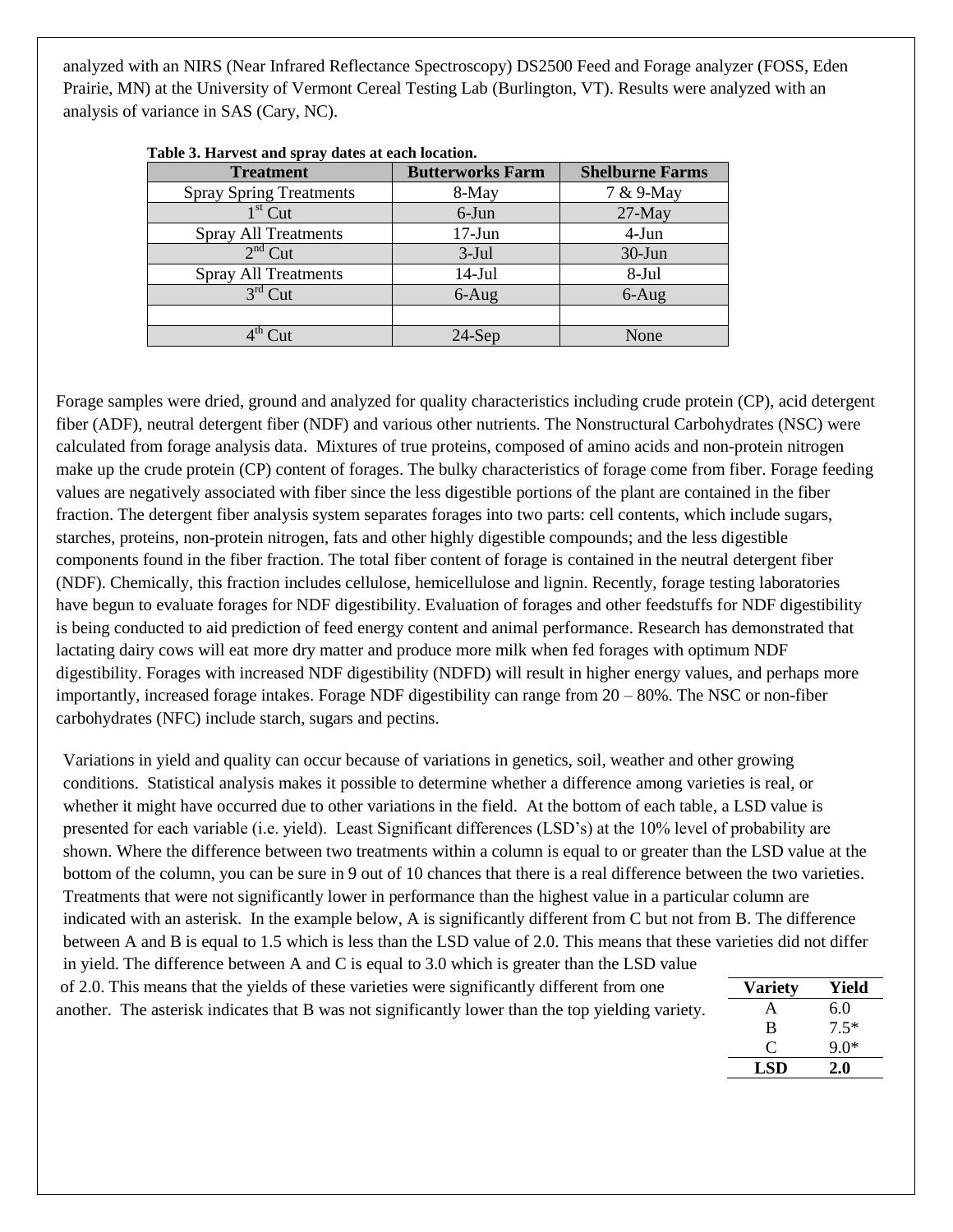## **RESULTS AND DISCUSSION**

Seasonal precipitation and temperature recorded at weather stations in close proximity to Westfield and Shelburne, VT are reported in Table 4. The temperature in Westfield was below the 30-year average for the growing season, while precipitation was above average. There were a total of 4694 GDDs (growing degree days), which is 222 GDDs below the average. In Shelburne, monthly temperatures were above the 30-year average for every month of the growing season except April. There were a total of 5567 GDDs, 226 GDDs above average. Warmer temperatures in Shelburne contributed to the earlier harvests of hay. There was over 3 inches of precipitation above the 30-year normal for April through July. However, August and September were dry, almost 4 inches below than the 30-year normal.

| Westfield*                    | April   | May    | June   | July   | August  | Sept    |
|-------------------------------|---------|--------|--------|--------|---------|---------|
| Average Temperature (F)       | 39.4    | 53.6   | 62.9   | 67.2   | 64.6    | 57.4    |
| Departure from Normal         | $-3.2$  | $-1.2$ | $-0.9$ | $-0.8$ | $-1.5$  | $-0.9$  |
|                               |         |        |        |        |         |         |
| Precipitation (inches)        | 3.04    | 5.39   | 4.45   | 5.85   | 4.83    | 2.73    |
| Departure from Normal         | 0.23    | 1.72   | 0.49   | 1.52   | 0.22    | $-0.65$ |
|                               |         |        |        |        |         |         |
| Growing Degree Days (base 32) | 222     | 670    | 927    | 1091   | 1012    | 762     |
| Departure from Normal         | $-101$  | $-40$  | $-27$  | 19     | $-45$   | $-28$   |
|                               |         |        |        |        |         |         |
| Shelburne*                    | April   | May    | June   | July   | August  | Sept    |
| Average Temperature (F)       | 44.6    | 58.9   | 68.2   | 71.5   | 69.0    | 62.0    |
| Departure from Normal         | $-0.20$ | 2.60   | 2.40   | 0.90   | 0.20    | 1.50    |
|                               |         |        |        |        |         |         |
| Precipitation (inches)        | 3.66    | 3.94   | 4.35   | 5.54   | 2.05    | 1.63    |
| Departure from Normal         | 0.84    | 0.49   | 0.66   | 1.38   | $-1.86$ | $-2.01$ |
|                               |         |        |        |        |         |         |
| Growing Degree Days (base 32) | 378     | 834    | 1085   | 1223   | 1145    | 902     |
| Departure from Normal         | $-5$    | 81     | 71     | 26     | 6       | 45      |

| Table 4. Seasonal weather data collected near Westfield and Shelburne, VT, 2014. |  |  |  |
|----------------------------------------------------------------------------------|--|--|--|
|                                                                                  |  |  |  |

\*Data compiled from Northeast Regional Climate Center data from weather stations in Newport, VT and Burlington, VT. Historical averages for 30 years of NOAA data (1981-2010).

#### *Results from Butterworks Farm in Westfield, VT*

At Butterworks Farm in Westfield, VT, there was no statistical difference in yield among the nutrient dense sprays for first, second, third, or fourth cut forage harvest (Tables 5-8). First cut yields averaged 2323 lbs. acre<sup>-1</sup>. Second cut yields were much lower than in the past, averaging just under 500 lbs acre<sup>-1</sup>. This was likely because second cut was utilized as grazed feed instead of hay. Third and fourth cut averaged 909 and 1359 lbs acre respectively (Figure 1). Crude protein generally increased with each cut, averaging 16.0% for 1<sup>st</sup> cut, 19.2% for  $2^{nd}$  cut, 19.3% for  $3^{rd}$  cut, and down a bit to 18.2% for fourth cut. The only statistical difference in any parameter measured was in fourth cut starch levels (Table 8). Sea Shield and Micropak had higher starch levels than the other treatments. Overall, there were no differences in yield or quality of the hay harvests at Butterworks Farm from the nutrient dense sprays.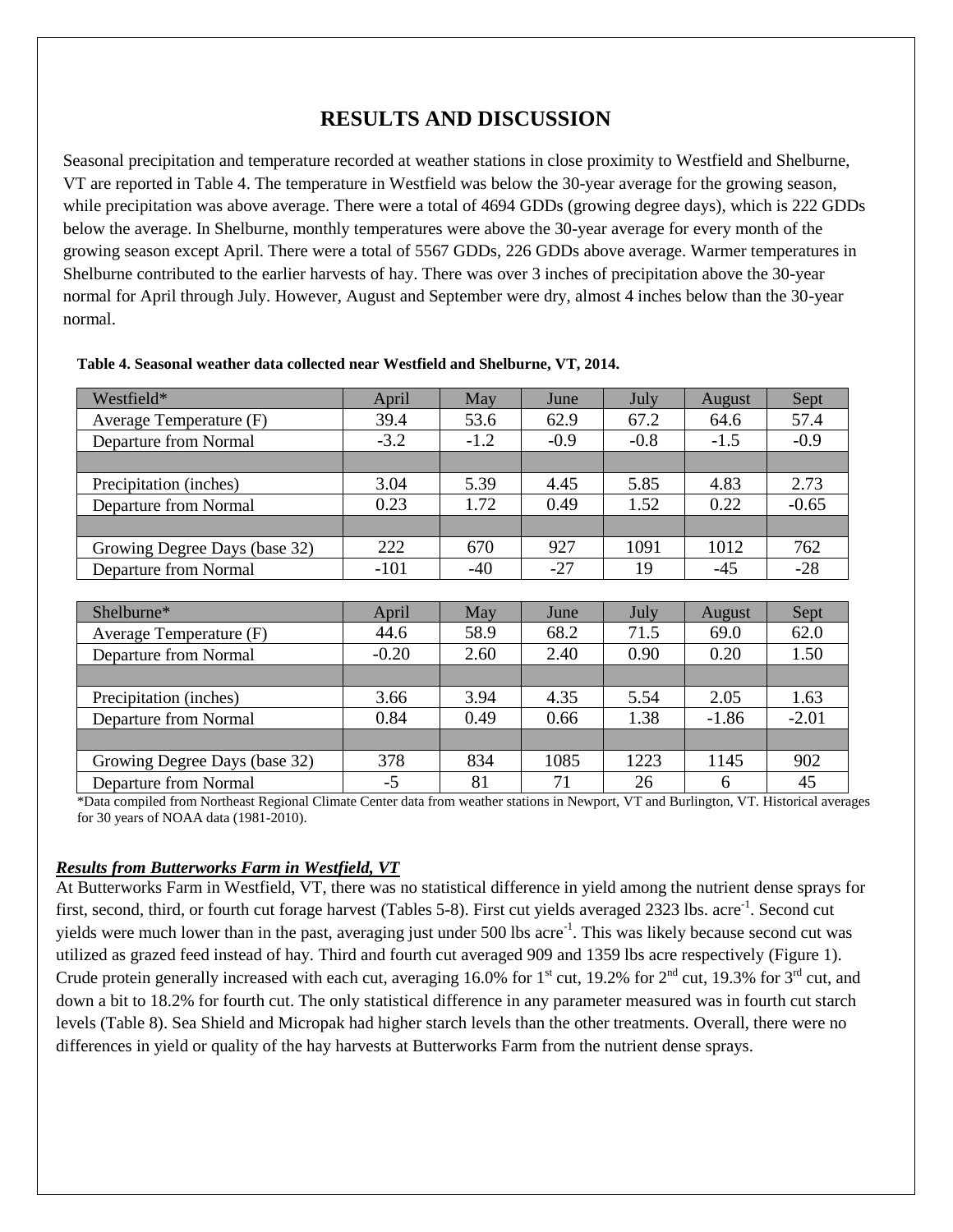| <b>Treatment</b> | <b>DM</b> | <b>DM</b> yield  | $\bf CP$  | <b>Starch</b> | <b>ADF</b> | <b>NDF</b> | <b>NFC</b> | <b>NDFD</b> |
|------------------|-----------|------------------|-----------|---------------|------------|------------|------------|-------------|
|                  | $\%$      | $lbs. acre^{-1}$ | %         | $\%$          | $\%$       | $\%$       | $\%$       | $\%$        |
| All              | 16.5      | 2187             | 15.7      | 2.2           | 31.3       | 53.2       | 27.1       | 54.8        |
| Control          | 15.9      | 2083             | 16.3      | 2.1           | 29.9       | 51.2       | 28.0       | 54.0        |
| MicroPak         | 17.4      | 2199             | 15.6      | 2.4           | 30.6       | 52.8       | 27.5       | 53.1        |
| Phosphorus       | 16.9      | 2210             | 15.9      | 2.2           | 30.3       | 52.1       | 27.7       | 55.6        |
| PhotoMag         | 17.0      | 2034             | 16.7      | 2.1           | 30.1       | 51.6       | 27.8       | 55.1        |
| Potassium        | 16.7      | 2368             | 16.1      | 2.1           | 30.5       | 52.2       | 27.4       | 56.2        |
| Rejuvenate       | 15.8      | 2671             | 15.6      | 2.0           | 31.3       | 53.5       | 27.1       | 55.2        |
| Sea Shield       | 16.6      | 2832             | 16.0      | 2.2           | 30.5       | 51.7       | 27.0       | 54.9        |
| Trial Mean       | 16.6      | 2323             | 16.0      | 2.2           | 30.6       | 52.3       | 27.5       | 54.9        |
| LSD $(p<0.10)$   | <b>NS</b> | <b>NS</b>        | <b>NS</b> | <b>NS</b>     | <b>NS</b>  | <b>NS</b>  | <b>NS</b>  | <b>NS</b>   |

**Table 5. First cut hay yield and quality, Westfield, VT, 6-Jun 2014.**

NS - None of the varieties were significantly different from one another.

**Table 6. Second cut hay yield and quality, Westfield, VT, 3-Jul 2014.**

| <b>Treatment</b> | <b>DM</b> | <b>DM</b> yield          | $\bf CP$  | <b>Starch</b> | <b>ADF</b> | <b>NDF</b> | <b>NFC</b> | <b>NDFD</b> |
|------------------|-----------|--------------------------|-----------|---------------|------------|------------|------------|-------------|
|                  | $\%$      | $lbs. \text{ acre}^{-1}$ | $\%$      | $\%$          | $\%$       | %          | $\%$       | %           |
| All              | 23.6      | 324                      | 19.0      | 3.3           | 25.8       | 42.3       | 31.6       | 58.7        |
| Control          | 22.9      | 491                      | 19.4      | 3.2           | 24.5       | 40.5       | 32.7       | 58.6        |
| MicroPak         | 24.0      | 539                      | 19.5      | 3.2           | 25.5       | 41.3       | 32.4       | 57.4        |
| Phosphorus       | 23.1      | 581                      | 19.0      | 3.1           | 26.1       | 42.6       | 31.4       | 57.6        |
| PhotoMag         | 23.9      | 544                      | 19.4      | 3.1           | 25.9       | 41.7       | 32.1       | 58.5        |
| Potassium        | 22.7      | 422                      | 20.0      | 2.9           | 25.3       | 40.9       | 32.0       | 59.0        |
| Rejuvenate       | 23.1      | 580                      | 19.2      | 3.0           | 25.7       | 42.8       | 31.2       | 58.9        |
| Sea Shield       | 23.4      | 382                      | 18.5      | 3.2           | 25.7       | 43.0       | 31.6       | 59.7        |
| Trial Mean       | 23.3      | 483                      | 19.2      | 3.1           | 25.6       | 41.9       | 31.9       | 58.6        |
| LSD(p<0.10)      | <b>NS</b> | <b>NS</b>                | <b>NS</b> | <b>NS</b>     | <b>NS</b>  | <b>NS</b>  | <b>NS</b>  | <b>NS</b>   |

NS - None of the varieties were significantly different from one another.

#### **Table 7. Third cut hay yield and quality, Westfield, VT, 6-Aug 2014.**

| <b>Treatment</b> | <b>DM</b> | <b>DM</b> yield          | $\bf CP$  | <b>Starch</b> | <b>ADF</b> | <b>NDF</b> | <b>NFC</b> | <b>NDFD</b> |
|------------------|-----------|--------------------------|-----------|---------------|------------|------------|------------|-------------|
|                  | %         | $lbs. \text{ acre}^{-1}$ | %         | %             | $\%$       | $\%$       | $\%$       | %           |
| All              | 25.9      | 860                      | 19.3      | 2.1           | 26.8       | 45.3       | 29.6       | 57.6        |
| Control          | 25.6      | 1008                     | 20.1      | 2.9           | 24.7       | 40.6       | 31.5       | 54.8        |
| MicroPak         | 27.4      | 775                      | 19.5      | 2.7           | 26.4       | 44.1       | 29.7       | 56.2        |
| Phosphorus       | 23.3      | 815                      | 19.3      | 2.4           | 26.3       | 45.2       | 30.1       | 56.1        |
| PhotoMag         | 23.5      | 892                      | 18.0      | 2.8           | 27.5       | 45.8       | 29.2       | 57.9        |
| Potassium        | 22.7      | 1033                     | 19.6      | 2.2           | 26.8       | 45.3       | 28.9       | 54.6        |
| Rejuvenate       | 24.7      | 988                      | 20.3      | 2.6           | 25.9       | 42.8       | 30.4       | 55.7        |
| Sea Shield       | 24.6      | 903                      | 18.2      | 2.6           | 26.5       | 46.4       | 29.6       | 58.1        |
| Trial Mean       | 24.7      | 909                      | 19.3      | 2.6           | 26.4       | 44.4       | 29.9       | 56.4        |
| LSD(p<0.10)      | <b>NS</b> | <b>NS</b>                | <b>NS</b> | <b>NS</b>     | <b>NS</b>  | <b>NS</b>  | <b>NS</b>  | <b>NS</b>   |

NS - None of the varieties were significantly different from one another.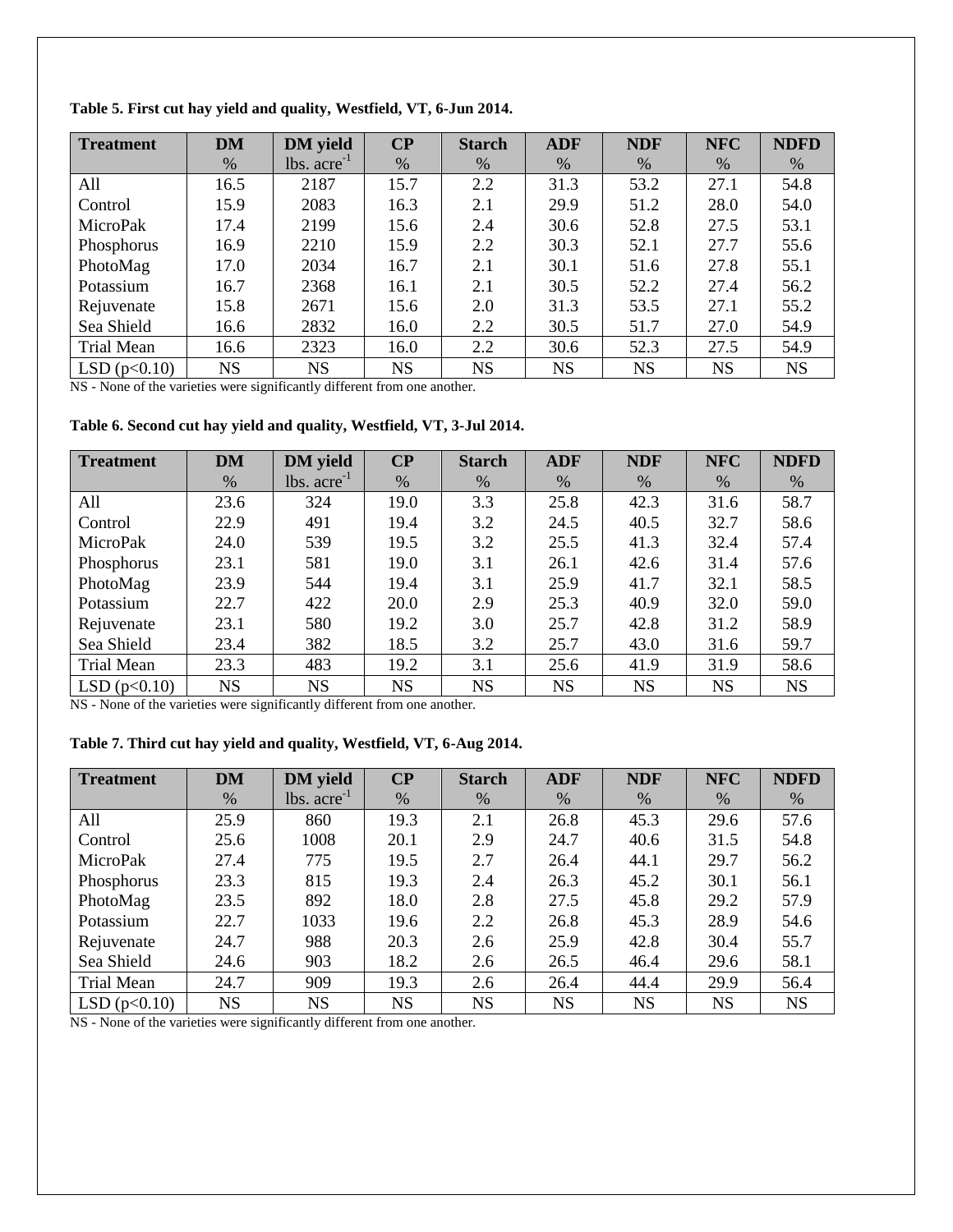#### **Table 8. Fourth cut hay yield and quality, Westfield, VT, 24-Sep 2014.**

| <b>Treatment</b> | <b>DM</b> | <b>DM</b> yield  | $\bf CP$  | <b>Starch</b> | <b>ADF</b> | <b>NDF</b> | <b>NFC</b> | <b>NDFD</b> |
|------------------|-----------|------------------|-----------|---------------|------------|------------|------------|-------------|
|                  | $\%$      | $lbs. acre^{-1}$ | %         | $\%$          | $\%$       | $\%$       | $\%$       | $\%$        |
| All              | 29.9      | 1327             | 18.2      | 2.9           | 26.7       | 45.8       | 29.5       | 56.1        |
| Control          | 28.3      | 1384             | 17.9      | 3.4           | 26.4       | 44.2       | 31.4       | 54.5        |
| MicroPak         | 30.0      | 1717             | 17.0      | $3.9*$        | 28.9       | 48.0       | 29.3       | 52.3        |
| Phosphorus       | 26.7      | 1459             | 18.9      | 3.0           | 26.4       | 44.2       | 30.4       | 55.3        |
| PhotoMag         | 28.7      | 1154             | 18.4      | 3.3           | 27.0       | 45.4       | 29.6       | 54.6        |
| Potassium        | 25.6      | 1432             | 18.5      | 3.3           | 25.9       | 43.7       | 31.2       | 55.3        |
| Rejuvenate       | 29.7      | 1311             | 19.3      | 2.9           | 26.4       | 43.6       | 31.0       | 54.4        |
| Sea Shield       | 29.0      | 1092             | 17.6      | $4.2*$        | 27.1       | 45.9       | 30.6       | 53.7        |
| Trial Mean       | 28.5      | 1359             | 18.2      | 3.4           | 26.9       | 45.1       | 30.4       | 54.5        |
| LSD(p<0.10)      | <b>NS</b> | <b>NS</b>        | <b>NS</b> | 0.79          | <b>NS</b>  | <b>NS</b>  | <b>NS</b>  | <b>NS</b>   |

\*Varieties with an asterisk indicate that it was not significantly different than the top performer in column (in **bold**).

NS - None of the varieties were significantly different from one another.

![](_page_5_Figure_4.jpeg)

**Figure 1. Dry matter yields of hay and grazing, Westfield, VT, 2014.**

### *Results from Shelburne Farms in Shelburne, VT*

Similarly, at Shelburne Farms, there were no significant differences for yield or quality for first, second or third cut hay from the nutrient dense sprays (Tables 9-11). The only exceptions to this were first cut NDF and NFC; the Control and Potassium treatments had the lowest neutral detergent fiber (NDF) and the Control had the highest NFC, (Table 9). Dry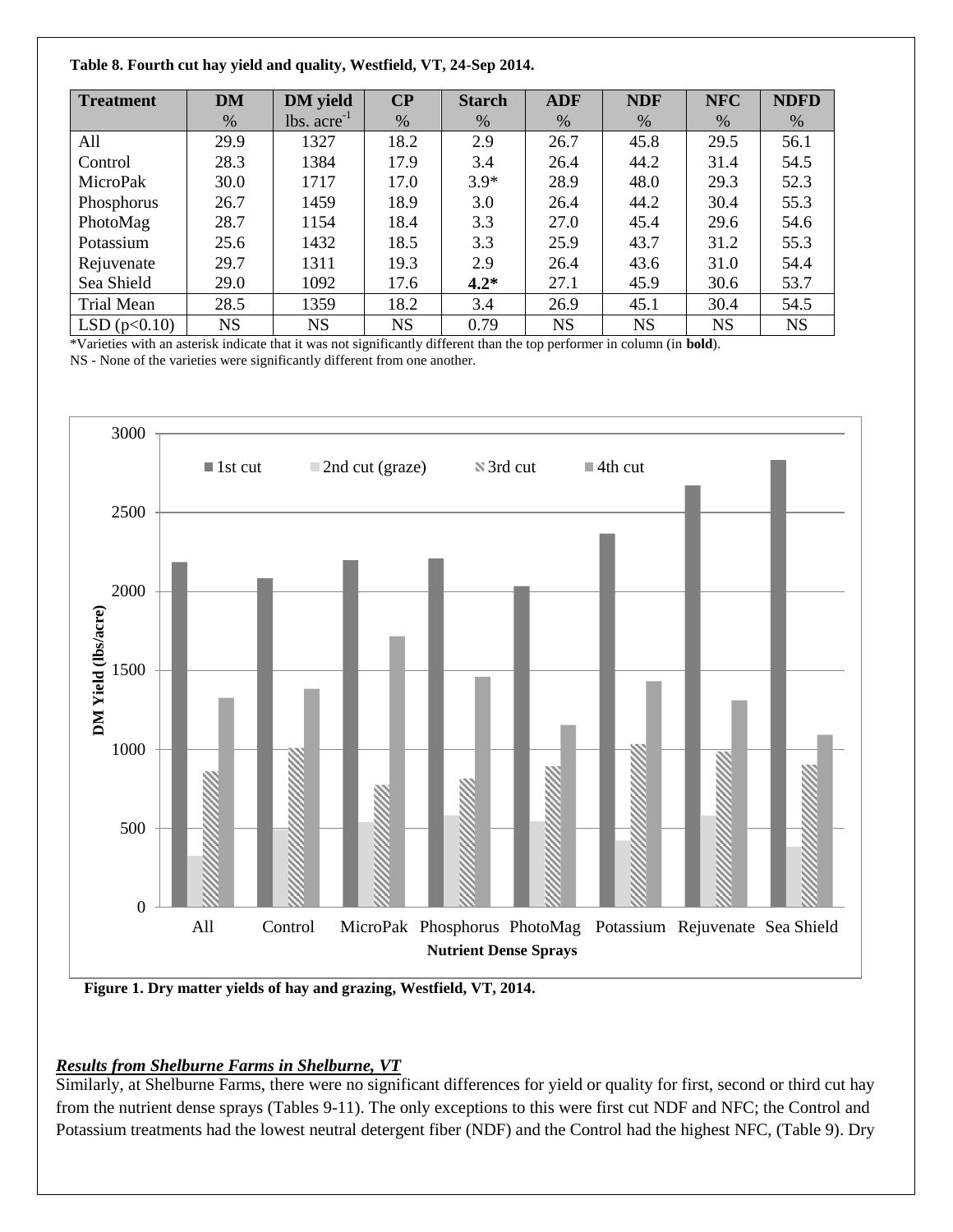matter yields were highest for first cut, averaging 2270 lbs acre<sup>-1</sup> (Figure 2). Second and third cut yields averaged 1505 and 1827 lbs acre<sup>-1</sup>, respectively. Average crude protein levels were highest for second cut, averaging 18.1%.

| <b>Treatment</b> | <b>DM</b> | <b>DM</b> yield  | $\bf CP$ | <b>Starch</b> | <b>ADF</b> | <b>NDF</b> | <b>NFC</b> | <b>NDFD</b> |
|------------------|-----------|------------------|----------|---------------|------------|------------|------------|-------------|
|                  | $\%$      | $lbs. acre^{-1}$ | %        | $\%$          | $\%$       | $\%$       | $\%$       | $\%$        |
| All              | 16.7      | 2379             | 12.3     | 1.6           | 30.8       | 63.1       | 23.2       | 38.2        |
| Control          | 15.9      | 2279             | 13.4     | 3.8           | 31.5       | $55.6*$    | $27.2*$    | 36.7        |
| MicroPak         | 14.2      | 2192             | 13.2     | 1.5           | 29.9       | 60.6       | 24.5       | 37.3        |
| Phosphorus       | 15.5      | 2183             | 12.6     | 1.9           | 29.9       | 60.8       | 25.0       | 37.3        |
| PhotoMag         | 16.1      | 2408             | 13.6     | 1.3           | 31.0       | 61.8       | 24.0       | 36.9        |
| Potassium        | 15.3      | 2228             | 14.0     | 1.6           | 29.1       | 58.8*      | 25.4       | 36.7        |
| Rejuvenate       | 15.2      | 2177             | 12.1     | 1.7           | 30.6       | 63.3       | 23.4       | 39.2        |
| Sea Shield       | 16.2      | 2318             | 13.3     | 1.7           | 29.6       | 61.0       | 24.5       | 39.2        |
| Trial Mean       | 15.6      | 2270             | 13.1     | 1.9           | 30.3       | 60.6       | 24.6       | 37.7        |
| LSD $(p<0.10)$   | <b>NS</b> | NS               | NS       | <b>NS</b>     | NS         | 3.97       | 1.70       | <b>NS</b>   |

**Table 9. First cut hay yield and quality, Shelburne, VT, 27-May 2014.**

\*Varieties with an asterisk indicate that it was not significantly different than the top performer in column (in **bold**).

NS - None of the varieties were significantly different from one another.

#### **Table 10. Second cut hay yield and quality, Shelburne, VT, 30-Jul 2014.**

| <b>Treatment</b> | <b>DM</b> | <b>DM</b> yield          | $\bf CP$  | <b>Starch</b> | <b>ADF</b> | <b>NDF</b> | <b>NFC</b> | <b>NDFD</b> |
|------------------|-----------|--------------------------|-----------|---------------|------------|------------|------------|-------------|
|                  | $\%$      | $lbs. \text{ acre}^{-1}$ | $\%$      | %             | $\%$       | $\%$       | $\%$       | $\%$        |
| All              | 21.7      | 1420                     | 18.7      | 1.3           | 30.4       | 49.1       | 24.9       | 57.7        |
| Control          | 22.1      | 1528                     | 17.7      | 0.7           | 31.2       | 52.3       | 23.1       | 57.2        |
| MicroPak         | 21.5      | 1377                     | 18.5      | 1.5           | 30.9       | 49.8       | 24.5       | 57.0        |
| Phosphorus       | 21.7      | 1623                     | 17.9      | 1.0           | 30.7       | 51.1       | 23.7       | 58.3        |
| PhotoMag         | 21.9      | 1494                     | 18.1      | 1.2           | 30.9       | 50.7       | 24.2       | 58.1        |
| Potassium        | 21.5      | 1383                     | 18.5      | 1.3           | 31.2       | 50.0       | 24.7       | 55.9        |
| Rejuvenate       | 22.4      | 1718                     | 17.7      | 1.2           | 31.5       | 51.9       | 23.3       | 58.0        |
| Sea Shield       | 20.5      | 1498                     | 18.0      | 1.2           | 31.0       | 51.0       | 24.3       | 56.1        |
| Trial Mean       | 21.7      | 1505                     | 18.1      | 1.2           | 31.0       | 50.7       | 24.1       | 57.3        |
| LSD $(p<0.10)$   | <b>NS</b> | <b>NS</b>                | <b>NS</b> | <b>NS</b>     | <b>NS</b>  | <b>NS</b>  | <b>NS</b>  | <b>NS</b>   |

NS - None of the varieties were significantly different from one another.

**Table 11. Third cut hay yield and quality, Shelburne, VT, 6-Aug 2014.**

| <b>Treatment</b> | <b>DM</b> yield          | $\bf CP$  | <b>Starch</b> | <b>ADF</b> | <b>NDF</b> | <b>NFC</b> | <b>NDFD</b> |
|------------------|--------------------------|-----------|---------------|------------|------------|------------|-------------|
|                  | $lbs. \text{ acre}^{-1}$ | %         | $\%$          | $\%$       | $\%$       | $\%$       | $\%$        |
| All              | 1733                     | 16.8      | 0.5           | 31.9       | 53.8       | 22.4       | 55.6        |
| Control          | 1794                     | 16.7      | 0.2           | 31.6       | 54.6       | 22.0       | 56.2        |
| MicroPak         | 1698                     | 16.5      | 0.4           | 32.0       | 53.7       | 22.7       | 55.1        |
| Phosphorus       | 1721                     | 17.0      | 0.6           | 31.4       | 53.6       | 22.7       | 55.3        |
| PhotoMag         | 1993                     | 16.6      | 0.6           | 32.2       | 54.0       | 23.1       | 55.7        |
| Potassium        | 1764                     | 16.7      | 0.6           | 31.8       | 54.0       | 22.6       | 55.4        |
| Rejuvenate       | 1989                     | 16.2      | 0.2           | 33.0       | 56.4       | 20.9       | 54.8        |
| Sea Shield       | 1927                     | 17.0      | 0.6           | 31.8       | 52.8       | 23.0       | 55.2        |
| Trial Mean       | 1827                     | 16.7      | 0.5           | 32.0       | 54.1       | 22.4       | 55.4        |
| LSD $(p<0.10)$   | <b>NS</b>                | <b>NS</b> | <b>NS</b>     | <b>NS</b>  | <b>NS</b>  | <b>NS</b>  | <b>NS</b>   |

NS - None of the varieties were significantly different from one another.